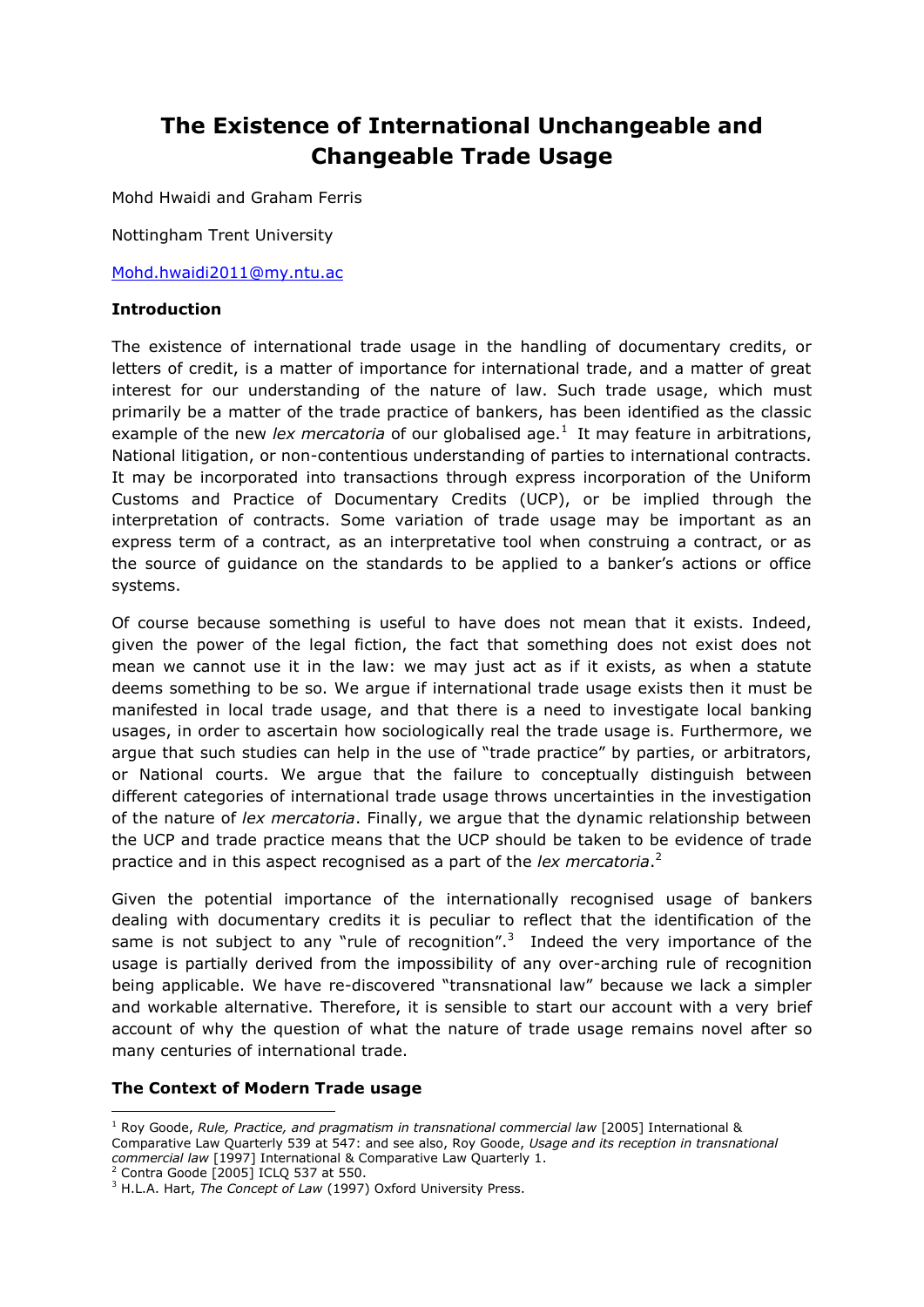The first, and essential point, is to notice that the scale and extent of international trade means that the modern age of globalised international trade raises problems qualitatively different to earlier ages. This period did not start in the 1990s. Certainly the nineteenth century saw globalised international trade, and important features of the same were present in the eighteenth century. However, it is submitted that earlier trade networks, such as the silk-road or fairs in medieval Europe, were not directly comparable. Therefore, although the old *lex mercatoria* and transnational (pre-national?) law can be illuminating it must always be recognised as analogous, and as such not directly applicable to modern conditions.

For much of the nineteenth century the financing of world trade centred upon the City of London. The peculiar prestige of the City as a semi-independent and vital part of the British Empire meant that the practice in London was the single most important source of law and practice in the financing of international trade.<sup>4</sup> Between 1945 and 1971 the dollar of the United States of America was the foundation of the system of international money, and the financial institutions that controlled the dollar exercised a financial hegemony over the trade of the world.<sup>5</sup> These periods, characterised by a single hegemonic financial power, have passed and with them the convenient recourse to a preeminent source of practice and law in the international finance of trade. Although the English language has become an international language of commerce it can no longer be assumed that any English speaking jurisdiction is the best starting point for seeking out the nature of bankers' understanding of the finance of trade. The international standing of the English language is poorly explained as a reflection of the hegemony of the English speaking Nations.<sup>6</sup>

The international private organisations as formulating agencies of rules offer an alternative source of reference for international trade practice and usage. The International Chamber of Commerce (ICC),<sup>7</sup> the World Trade Organisation (WTO),<sup>8</sup> the International Organisation for Standardisation (ISO), $9$  the UNCITRAL<sup>10</sup> and the International Institute for the Unification of Private Law (UNIDROIT) $^{11}$  are the most powerful international private organisations in regulating the behaviours of traders and business sectors in international commerce. These organisations publish rules "selfregulatory rules"<sup>12</sup> endeavouring to regulate a particular field in international trade. Prominent among these rules is the Uniform Customs and Practice for Documentary Credits (UCP), which is promulgated by the ICC. The UCP purports to be declarative of pre-existing and current practice relative to documentary credits, the Drafting Group of the UCP "also tried to envisage the future evolution of that practice".<sup>13</sup>

Yet, the effectiveness of the rules created by international private organisations engenders a new paradigm of law- making in transnational commercial law. Thus the

<sup>1</sup> 4 John Darwin, *The Empire Project: The Rise and Fall of the British World System 1830-1970* (2011) Cambridge University Press.

<sup>5</sup> Charles P. Kindleberger, *A Financial History of Western Europe* (1993) Oxford University Press.

<sup>6</sup> See: David Bellos, *Is That a Fish in Your Ear?: The Amazing Adventure of Translation* (2012) Penguin Books. <sup>7</sup> [http://www.iccwbo.org.](http://www.iccwbo.org/)

<sup>8</sup> [http://www.wto.org.](http://www.wto.org/)

<sup>&</sup>lt;sup>9</sup> [http://www.iso.org.](http://www.iso.org/)

<sup>10</sup>[http://www.uncitral.org.](http://www.uncitral.org/)

<sup>11</sup> [http://www.unidroit.org.](http://www.unidroit.org/)

<sup>12</sup> They are called as "self-regulatory rules" in Filip Ly, *International Business Law and Lex Mercatoria*, (1992) North Holand, at 164. They are called as "code like" in Klaus Berger, *The Creeping Codification of the New Lex Mercatoria,* (2edn, 2010) 38-51 Wolters Kluwer.

<sup>&</sup>lt;sup>13</sup> Introduction of UCP 600.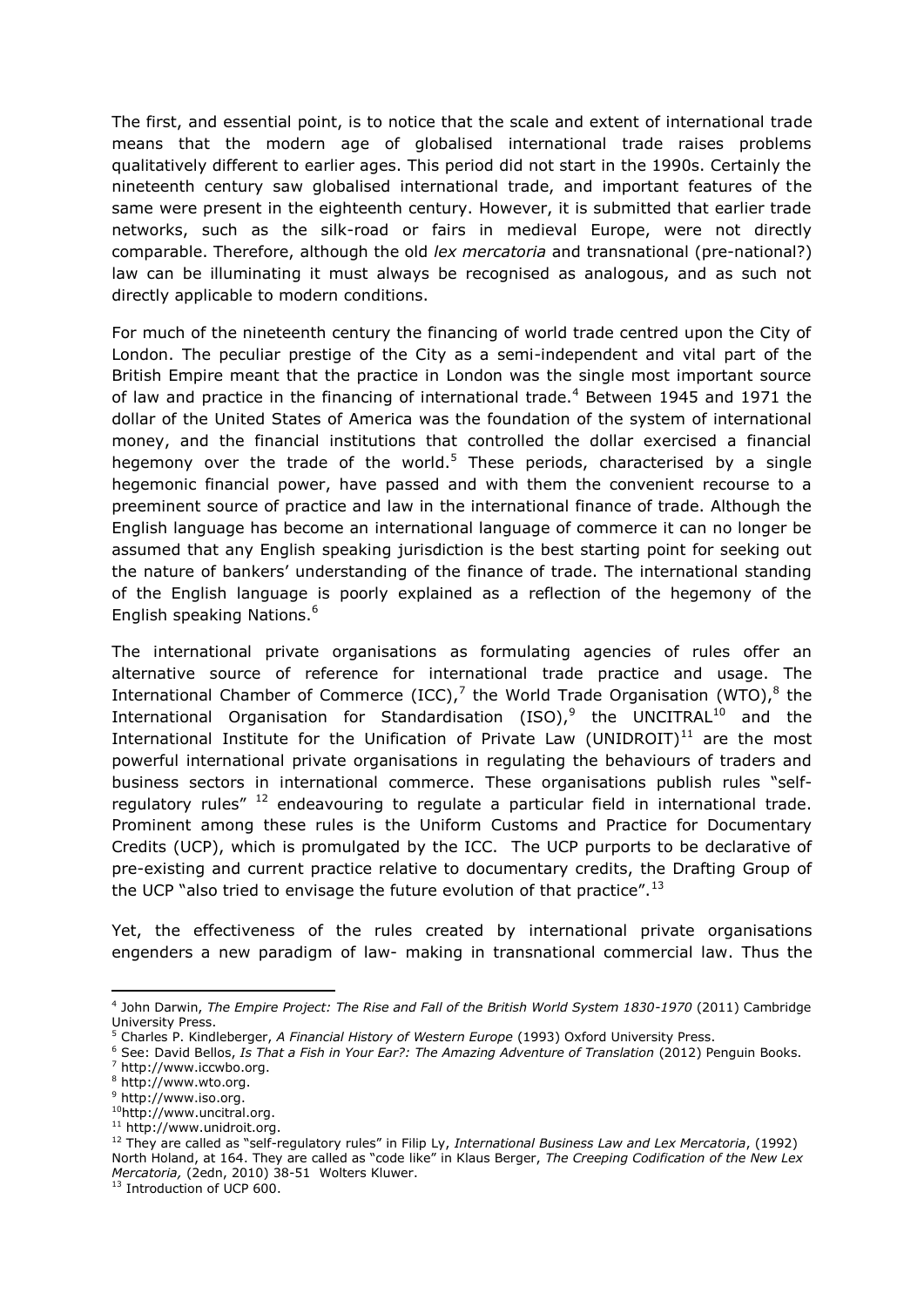initiative in the creation of law is taken by individuals in organisations who rely on their expertise and they are driven by their commercial interests. Law-making is no longer conferred to the legislative authority which represents the public in sovereign state. This is known as the theory of privatisation law-making.<sup>14</sup>

The new paradigm in law-making generates a shift in the creation of many modern international trade usages. International trade usage is no longer solely a spontaneouscreation. The self-regulatory rules published by private organisations envisage expected future trade usage. So, the evolution of many modern trade usages begins with an express promulgation which acts as an embryonic stage. The second stage is acclamation through acceptance and adoption of the proclaimed usage by traders and other market participants which is an essential step for the envisaged trade usage to qualify as trade usage *de facto*. Thus the scheme of envisaged trade usage needs to be universally followed by the practice of traders, bankers and the involved parties in the international trade in order to become international trade usage. Accordingly, many modern international trade usages are still treated as organic – not legislated - but the embryonic stage of such organic law is not spontaneous. The birth of international trade usage requires "spontaneous" behaviours.

We must beware of claims to promulgate international banking practice as a trade usage, even if the attempt is temporised by a humility that aspires merely to "reflection".<sup>15</sup> Surely as is the case with money the validity of trade usage must be a matter of acclamation rather than promulgation.

#### **Promulgation and Acclamation**

Promulgation by non-governmental organisations of rules can be an effective method generating, or guiding the development of, international trade usage. Uniformity is the underlying purpose of the attempts to create international trade usage for a particular commercial instrument cross borders.<sup>16</sup> The promulgated rules by international private organisations might operate directly as international trade usage or through incorporation into incorporated standard contractual terms. Acclamation, or general adoption, is not only essential to determine whether the promulgated rules have become trade usage, but it is also important for the reproduction of the rules as standard contractual terms. Indeed, if the practice of bankers and traders differs from the practices expressed or implied by the promulgated rules then the latter would give way to the practice. An example of this relationship between promulgation and acclamation is the English case of *Kredietbank Antwerp v Midland Bank Plc*. 17

The context of this case is that sub-article 20 (b) of UCP 500 - which was promulgated in 1993 - purported to set a new practice governing the presentation of original documents in documentary credits, it states:

**<sup>.</sup>** <sup>14</sup>For the theory of privatisation law-making: Klaus Berger, *The Creeping Codification of the New Lex Mercatoria,* (2edn, 2010) 38-51, Wolters Kluwer.

<sup>&</sup>lt;sup>15</sup> A humility we should recall that was shown by Coke CJKB who asserted the judicial power in the service of declaration of the common-law in the seventeenth century.

<sup>&</sup>lt;sup>16</sup> Introduction of UCP 600.

<sup>17</sup> [1999] Lloyd's Rep. Bank. 219; [\[1999\] C.L.C. 1108.](http://login.westlaw.co.uk/maf/wluk/app/document?src=doc&linktype=ref&&context=10&crumb-action=replace&docguid=IF46D41C0E4B711DAB61499BEED25CD3B)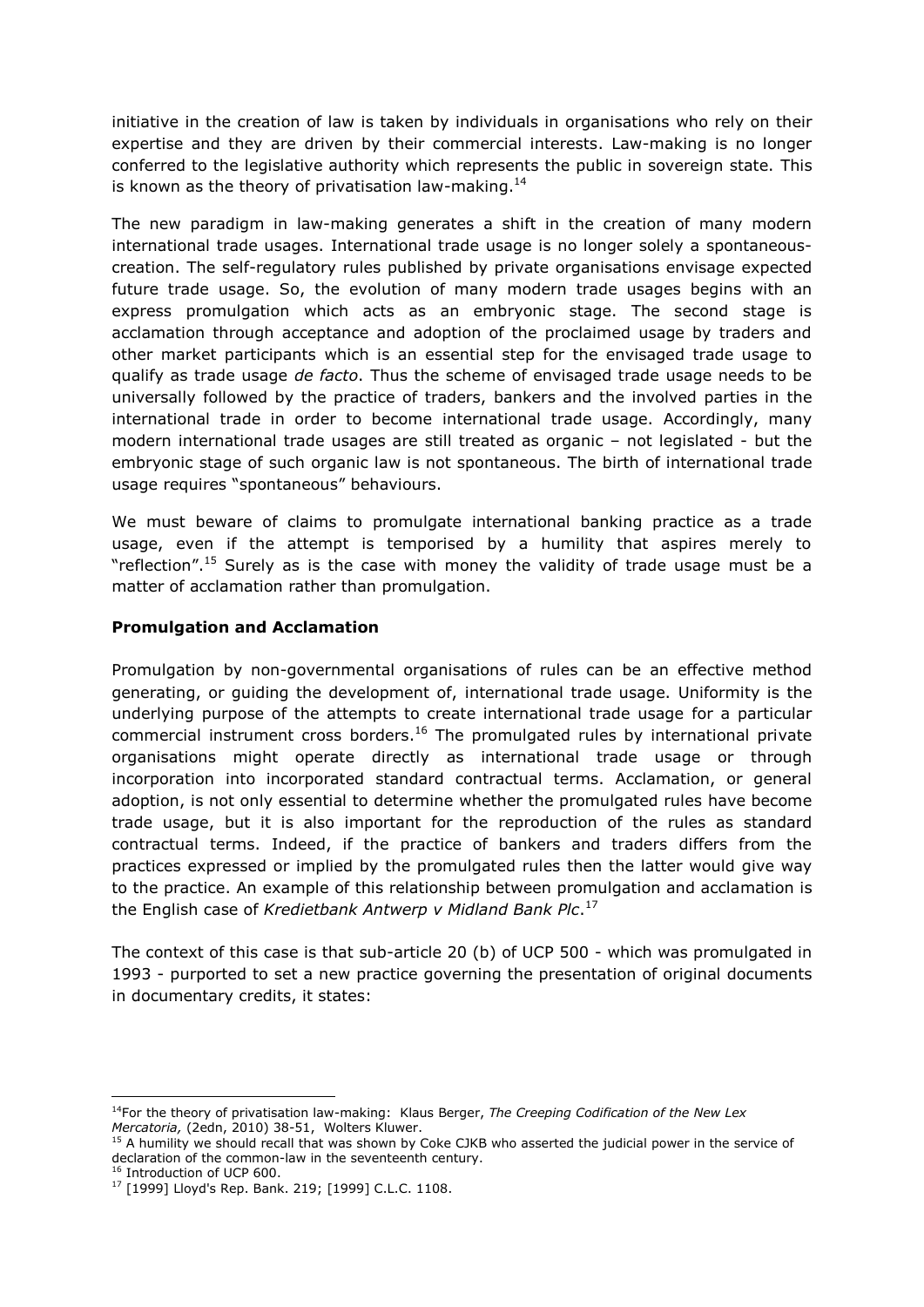"Unless otherwise stipulated in the Credit, banks will also accept as an original document(s), a document(s) produced or appearing to have been produced:

i. by reprographic, automated or computerized systems;

ii**.** as carbon copies;

provided that it is marked as original and, where necessary, appears to be signed".

The rule was intended to establish a practice of writing the word "original" on documents that are produced by reprographic, automated or computerised means in order to constitute such documents as original. In effect article 20 aimed to impose a formality in the interests of clarity and certainty.

In 1996 the case of *Glencore v Bank of China<sup>18</sup>* was brought before the Court of Appeal. One of the main disputed matters was the originality of a tendered document under a documentary credit subject to UCP 500. The document was a photocopy of a document that had been computer –word process - generated and printed, and then had been clearly hand-signed, in an attempt to give it status as an original. The Court rejected an argument based on expert evidence of international banking practice which would have treated the disputed document as an original one.<sup>19</sup> It was held that *"*there is no escape from the plain language"*<sup>20</sup>* of sub-article 20 (b) of UCP 500. Pursuant to this article, it was plain that computerised or photocopied documents must have the word "original" written upon them in order to be recognised as original. Even though the requirement of marking the document with the expression "original" was technical, and lacked any intrinsic merit; and even if it upset the practice of international banking and trading communities;  $^{21}$  Sir Thomas Bingham, with whom the other judges agreed, stated that:

*"Article 20(b) is, as it seems to us, designed to circumvent this argument by providing a clear rule to apply in the case of documents produced by reprographic, automated or computerised systems".<sup>22</sup>*

The 1999 case of *Kredietbank Antwerp v Midland Bank Plc* <sup>23</sup> before the Court of Appeal turned upon the status as original of a word-processed document, tendered in purported compliance with the terms of a documentary credit subject to UCP 500, and not marked with the word "original". It was held that the requirement that a document be "marked as original" in sub-article 20 (b) of UCP 500 applies to photocopies of computerised documents, but not to the word–processed and laser printer documents. The case of *Glencore* was distinguished on the basis that the computerised document in that case was a photocopy whereas the word – processed document in *Kredietbank* was not. Lord Justice Evans, with whom the other judges agreed, opined that if the above quoted *dictum* of Sir Thomas Bingham in *Glencore* intended to imply that word–processed and laser print documents were within the terms of 20(b) then such a *dictum* would be treated as *obiter*. 24

It is submitted that it is clear from the language of sub-article 20 (b) of UCP 500 that it applies to documents produced by use of a word-processing programme *run upon a* 

<sup>18</sup> [\[1996\] 1 Lloyd's Rep 135.](http://login.westlaw.co.uk/maf/wluk/app/document?src=doc&linktype=ref&&context=8&crumb-action=replace&docguid=IAFBC4660E42711DA8FC2A0F0355337E9)

<sup>19</sup> *Glencore v Bank of China* [\[1996\] 1 Lloyd's Rep 135](http://login.westlaw.co.uk/maf/wluk/app/document?src=doc&linktype=ref&&context=8&crumb-action=replace&docguid=IAFBC4660E42711DA8FC2A0F0355337E9) at 118.

<sup>20</sup>*Glencore v Bank of China* [\[1996\] 1 Lloyd's Rep 135](http://login.westlaw.co.uk/maf/wluk/app/document?src=doc&linktype=ref&&context=8&crumb-action=replace&docguid=IAFBC4660E42711DA8FC2A0F0355337E9) at 118 per Sir Thomas Bingham.

<sup>21</sup> *Glencore v Bank of China* [\[1996\] 1 Lloyd's Rep 135](http://login.westlaw.co.uk/maf/wluk/app/document?src=doc&linktype=ref&&context=8&crumb-action=replace&docguid=IAFBC4660E42711DA8FC2A0F0355337E9) at 148 per Sir Thomas Bingham.

<sup>22</sup> *Glencore v Bank of China* [\[1996\] 1 Lloyd's Rep 135](http://login.westlaw.co.uk/maf/wluk/app/document?src=doc&linktype=ref&&context=8&crumb-action=replace&docguid=IAFBC4660E42711DA8FC2A0F0355337E9) at 118.

<sup>23</sup> [1999] Lloyd's Rep. Bank. 219.

<sup>&</sup>lt;sup>24</sup> Kredietbank Antwerp v Midland Bank Plc [1999] Lloyd's Rep. Bank. 219 at [51].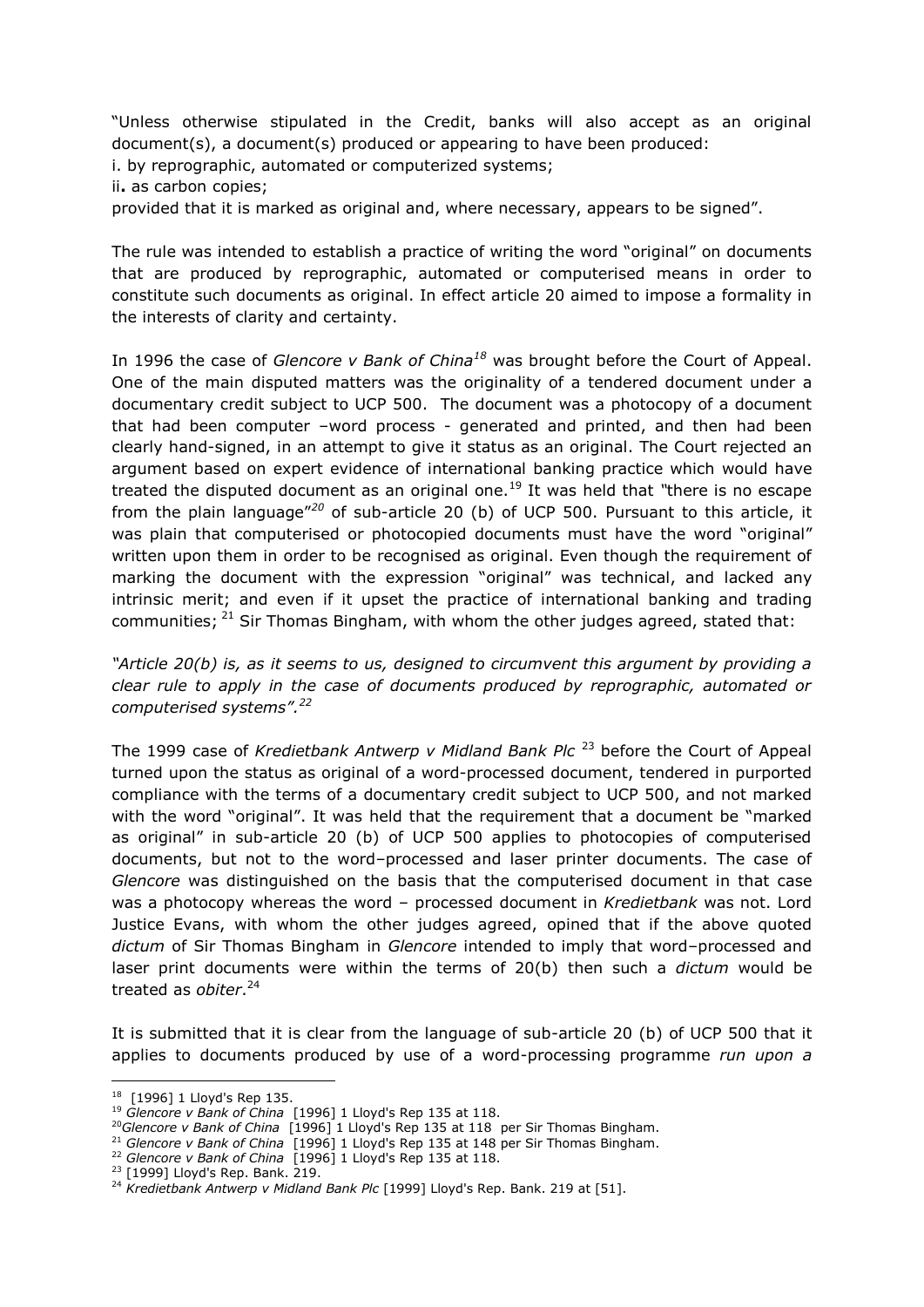*computer* and printed out on a *laser printer controlled by an electronic signal emanating from the computer* running the word-processing programme. Such documents are obviously produced by an automated or computerised system. They are neither handwritten nor typed.<sup>25</sup> The expression "word-processed" applied to such documents provides no principled basis for distinction, it does not magically reclassify them as "typed", because "typed" implies produced upon a type-writer, a machine that is now obsolete because they have been replaced by computers. That computers are also controlled by key-boards does not make them any the less computers. Article 20 suffered not from linguistic ambiguity but from the effects of technological and business changes, specifically the shift from type-writers to word-processors, or computers, in offices across the world.

However, the court in *Kredietbank,* was willing to avoid such mechanistic interpretation of a clear expression, despite precedent for such a reading, where the resulting legal effect made no sense because it was contrary to the international trade usage. $^{26}$  Despite the clear terms of UCP 500, the supplementary guidance provided by Case Study Number 20 under UCP revision 500,<sup>27</sup> and the quidance given by the court in *Glencore*, the formality of marking word-processed documents as original had never been widely adopted. In the same year as *Kredietbank* the ICC issued a paper regarding the requirements of article 20 of the UCP 500 that had to be met to give a document the status of originality. The ICC paper declared that a hand-signed document, such as the one in *Glencore*, should be considered as original.<sup>28</sup> In effect the Court in *Kredietbank* had anticipated the ICC by its refusal to give full effect to article 20 in the face of the commercial reality that the formality had not been accepted by the trading community, nor insisted upon by the banking community, in the years following the promulgation of UCP 500.

In conclusion, the interpretation of article 20 UCP 500 by the Court of Appeal and the ICC provides a clear example of the operation of the proposition that: acclamation is necessary for the evolution of rules promulgated by international non-governmental organisations into international trade usage. In more abstract terms, it is an example that provides support for the proposition that: the normative force of international trade usage is higher than that of self-regulatory rules.

#### **Unchangeable, Changeable International Trade Usage and** *Lex Mercatoria*

A first and unavoidable problem in any attempt to determine the relationship between international trade usage and *lex mercatoria* is that domestic laws interpret trade usage discretely from one another. Transnational law holds an ever-present potential for fragmentation into National or regional varieties. Even if a trade usage were universally recognised this risk of fragmentation through incorporation into legal systems would exist.

<sup>27</sup> Quoted at [1996] 1 Lloyd's Rep 135 at 152.

<sup>&</sup>lt;sup>25</sup> This expression was used to make the distinction between original documents (handwritten or typed) and those subject to sub-article 20(b) in guidance issued by the ICC as case study number 20 under UCP revision 500.

<sup>26</sup> The case of *Kredietbank Antwerp v Midland Bank Plc* [1999] Lloyd's Rep. Bank. 219 was risen where the ICC paper for originality (ICC Banking Policy Statement, *The Determination of an "Original" Document in the Context of UCP 500*, (1999) July 470/871) was under the discussion by the ICC Banking Commission, the decision of *Kredietbank* was made just before the issuing of the ICC paper for originality.

<sup>28</sup> ICC Banking Policy Statement, *The Determination of an "Original" Document in the Context of UCP 500*, (1999) July 470/871.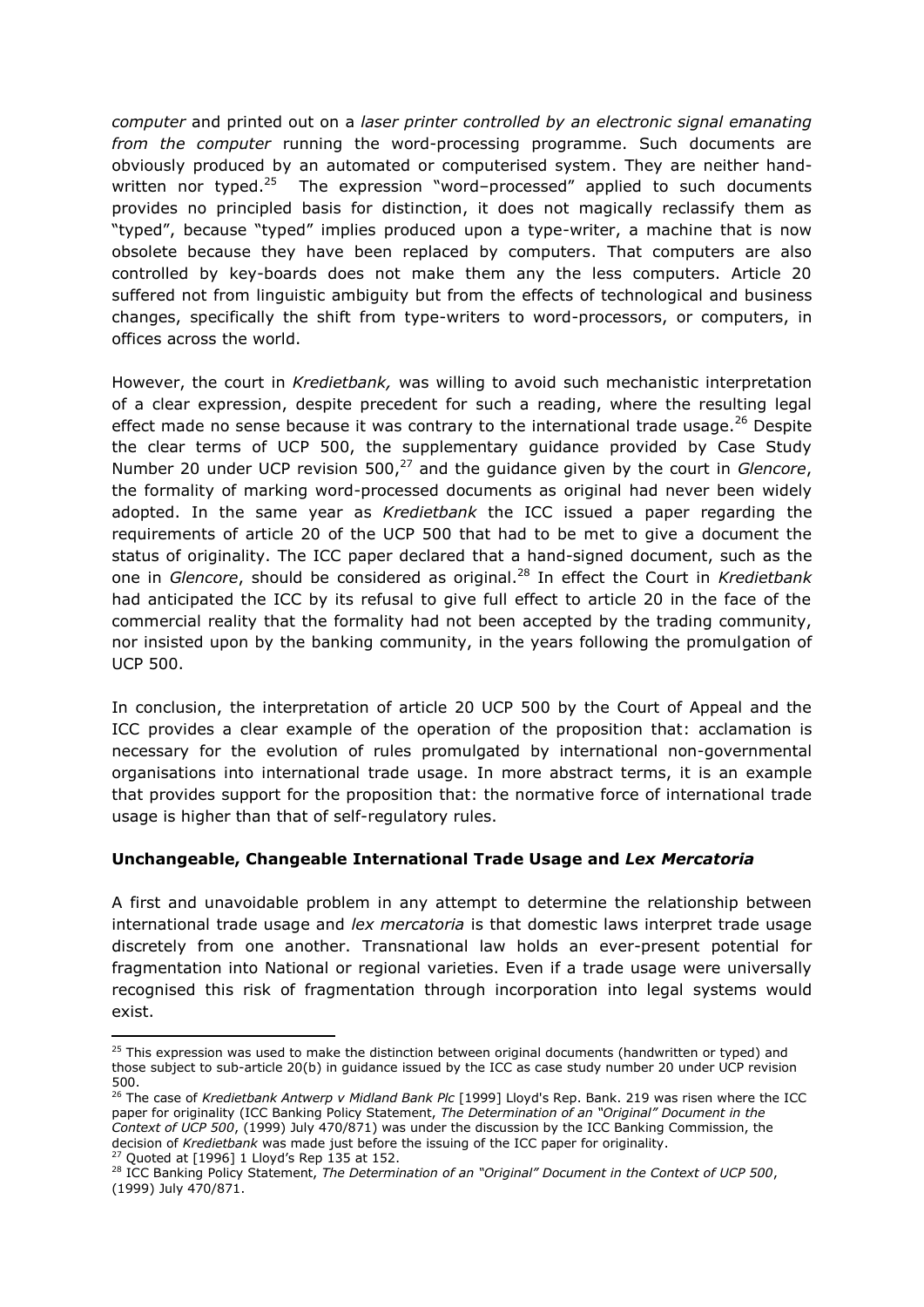A second and crucial problem is the failure to distinguish between what we term below "changeable" and "unchangeable" trade usage. Although it is generally unwise and confusing to coin terms, we find other potential synonyms are already loaded with unwelcome and confusing semantic baggage. Thus, for "unchangeable" we might substitute "fundamental", but this word has a history in the jurisprudence of English and Welsh contract law that would be distracting. Some distinction is needed, as a failure to make the conceptual distinction generates confusion in the discourse regarding the relationship of trade usage with *lex mercatoria.* The distinction we are trying to establish is one of function rather than one of genesis or source. Thus, an unchangeable usage may be codified, or not, and any codification may be by international non-governmental organisation or National legislature. Nor is the issue is not one of power or sovereignty. There is no argument that a National legislature could not change an "unchangeable" aspect of trade usage as a matter of law, it may deem some practice to be trade practice. However, the consequence of such a National change would be that the very nature of the underlying transaction would be altered. The idea is that the unchangeable aspects are *constitutive* of the commercial transaction in point. We attempt to explain, and give examples illustrative of this distinction, below.

A third problem is that there is inconsistency and inherent ambiguity in the use of the terms used to describe matters. Thus, the word "custom" might be used as a synonym for "trade usage". This problem is not helped by terms of legal art, such as "custom", which are not always used as terms of art. There is also a problem of linked meanings: thus, trade usage *de facto* is a matter of sociological fact; trade usage *de juris* is a matter of legal fact. The two may or may not coincide in any particular instance. However, the two will always be connected in any rational legal system, and are very likely to have a dynamic and reflective relationship. Terminological confusion is less important than conceptual confusion in theory. However, in practice the two are often impossible to separate out. We try and define our terminological practice for the purposes of this essay below.

Trade usage *de facto* might be defined as: a common practice or set of practices that is or are well known and adopted amongst traders in a particular trade, and which generates expectations of repetition and reciprocation that are recognised as having some normative force. Thus, it is how things are done and variation from the practice is viewed by members of the community of practice as discreditable.

Trade usage *de juris* varies, of course, across legal orders. Most legal orders distinguish between custom and trade usage. The reason for such distinction is that custom but not trade usage is regarded as a source of law, and thus custom has the force of law. On the other hand trade usage is not generally recognised as a source of law. Trade usage has its legal effect through contract law: as an interpretive aid, or as an incorporated or implied term. The distinction accords a greater normative force to custom than to trade usage. One can contract out of trade usage but one is bound by custom.

The requirements for the recognition of a trade usage that will affect the rights and duties of parties to a contract under English law are as follow. First, it must be an universal or general practice in the trade, and not one limited to some specific locality.<sup>29</sup> Second, it must be notorious that the usage must be well known in the trade where it

 $\overline{a}$ *<sup>29</sup> Wood v Wood* (1823) 1 C & P 59; Gabay v Lloyd (1825) 3 B & C 793; *Lloyd's Bank Ltd v Swiss*

*Bankverein* (1913) 108 LT 143 at 145; *Royal Exchange Shipping Co v Dixon* [\(1886\)](http://www.lexisnexis.com/uk/legal/search/enhRunRemoteLink.do?ersKey=23_T16869965973&langcountry=GB&backKey=20_T16869965974&linkInfo=F%23GB%23APPCAS%23tpage%2518%25sel2%2512%25year%251886%25page%2511%25sel1%251886%25vol%2512%25&service=citation&A=0.01931130299945616) 12 App Cas 11 at 18.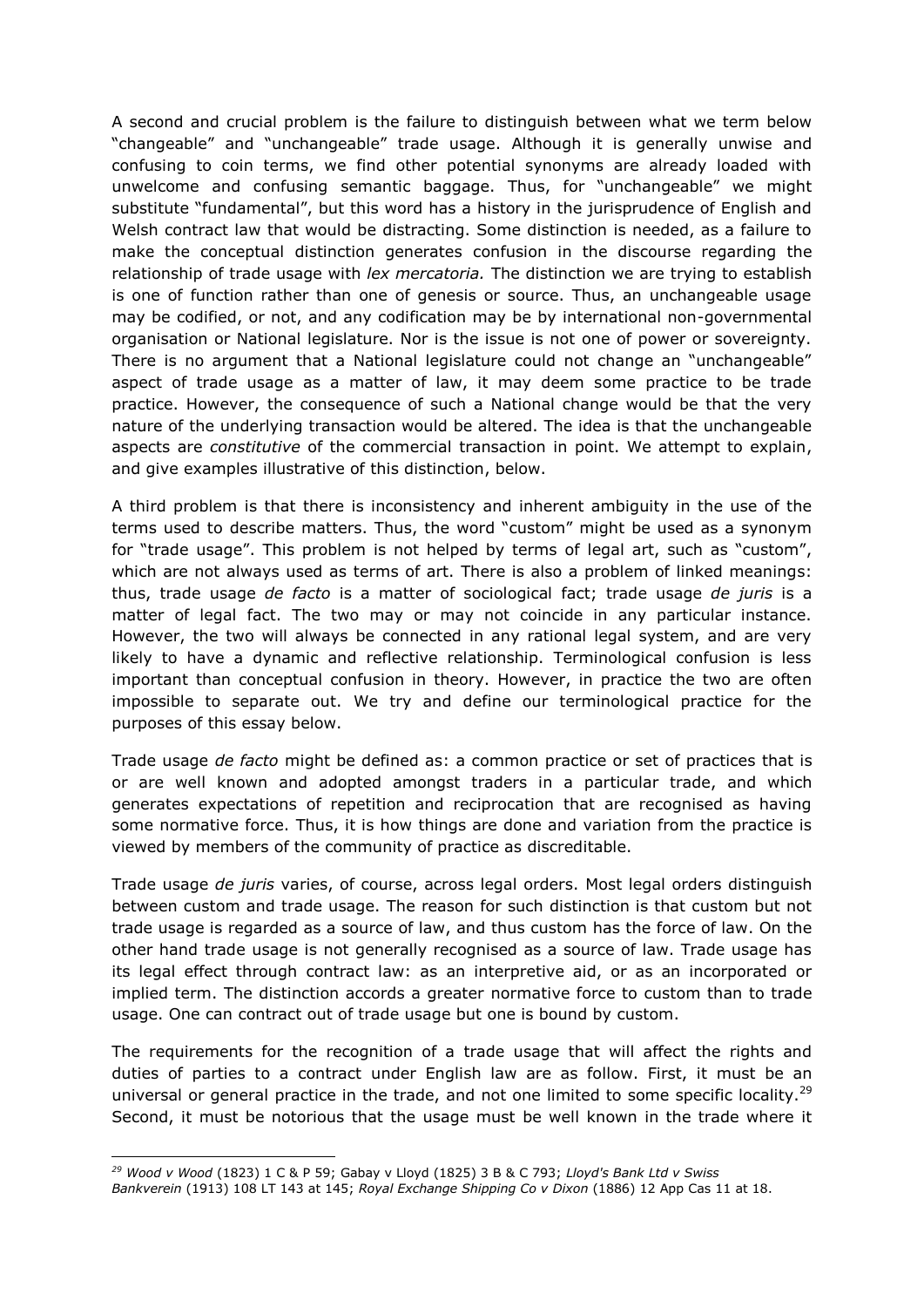applies.<sup>30</sup> This usually requires the occurrence of numerous instances of the same actual practice.<sup>31</sup> Third, it must be certain<sup>32</sup> in the sense that it should not be loose and variable that leaving material element to the individual's discretion.<sup>33</sup> Fourth, the contractual parties must have known the usage, although this is presumed where the practice has been proved to be notorious.<sup>34</sup> Therefore, parties in a particular market are automatically bound by its usage if it is treated as notorious.<sup>35</sup> Fifth, is a what we referred to above as the practice having normative force. This is sometimes referred to as the practice being compulsory. This may mean the practice is treated as, and assumed to be, a legal obligation. This excludes matters of mere personal preference or discretion, and is not fulfilled where the practice is loose and variable,  $36$  or where the practice arises from a mere act of courtesy and accommodation.<sup>37</sup> Lastly, a practice must pass the test of reasonableness where the issue of reasonable is raised. A trade usage is unenforceable where it is proved - or the court finds without evidence being brought - that the usage is unreasonable<sup>38</sup> or illegal.<sup>39</sup>

Trade usage is not generally recognised as a source of law under English law, and it is asserted by some authors that trade usage cannot contradict or replace the doctrines of common law.<sup>40</sup> This is, as noted above, a contrast with custom which can contradict and replace the doctrines of common law. Trade usage is not an independent source of obligations. It merely operates through the binding force of the contract in which it is incorporated.<sup>41</sup> It is, however, presumed that parties tacitly intend to implement the usage of a particular market that relates to the subiect matter of their contract.<sup>42</sup> Consequently, evidence of trade usage is admissible to give meanings or to function as incorporated terms to the unexpressed incidents which are associated with the contract, and they are generally regarded in an appropriate market as forming a part of the contract,<sup>43</sup> provided that the trade usage does not conflict with any express contractual terms nor make such terms inconsistent with one another.<sup>44</sup>

**.** 

<sup>38</sup> *Olympia Co v Produce Co* [1917] 1 K B 320, CA.

<sup>41</sup> *Halsbury's Laws of England,* (5edn, 2012), 32 paras 50 and 53.

<sup>43</sup> *Moult v Halliday* [\[1898\]](http://www.lexisnexis.com/uk/legal/search/enhRunRemoteLink.do?ersKey=23_T16869356292&langcountry=GB&backKey=20_T16869356293&linkInfo=F%23GB%23QB%23tpage%25129%25sel2%251%25year%251898%25page%25125%25sel1%251898%25vol%251%25&service=citation&A=0.9977567890168113) 1 QB 125 at 129.

<sup>30</sup> *R v Stoke-upon-Trent Inhabitants* (1843) 5 QB 303 at 307; *Re Goetz, Jonas & Co, ex p Trustee* [\[1898\]](http://www.lexisnexis.com/uk/legal/search/enhRunRemoteLink.do?ersKey=23_T17890281609&langcountry=GB&backKey=20_T17890281610&linkInfo=F%23GB%23QB%23tpage%25795%25sel2%251%25year%251898%25page%25787%25sel1%251898%25vol%251%25&service=citation&A=0.5276466777278693) 1 QB 787 at [795,](http://www.lexisnexis.com/uk/legal/search/enhRunRemoteLink.do?ersKey=23_T17890281609&langcountry=GB&backKey=20_T17890281610&linkInfo=F%23GB%23QB%23tpage%25795%25sel2%251%25year%251898%25page%25787%25sel1%251898%25vol%251%25&service=citation&A=0.5276466777278693) CA, per AL Smith LJ; *Brown v IRC*[\[1965\]](http://www.lexisnexis.com/uk/legal/search/enhRunRemoteLink.do?ersKey=23_T17890281609&langcountry=GB&backKey=20_T17890281610&linkInfo=F%23GB%23AC%23year%251965%25page%25244%25sel1%251965%25&service=citation&A=0.5723244016174124) AC 244, [\[1964\]](http://www.lexisnexis.com/uk/legal/search/enhRunRemoteLink.do?ersKey=23_T17890281609&langcountry=GB&backKey=20_T17890281610&linkInfo=F%23GB%23ALLER%23sel2%253%25year%251964%25page%25119%25sel1%251964%25vol%253%25&service=citation&A=0.9003135060573468) 3 All ER 119: *Halsbury's Laws of England,* (5edn, 2012), 32 para 57.

<sup>31</sup> *Shipley v Pittsburgh & L.E.R Co*, 83 F. Supp 722 at 750.

<sup>32</sup> *Sewell v Corp* (1824) 1 C & P 392 at 393; *Devonald v Rosser & Sons* [\[1906\]](http://www.lexisnexis.com/uk/legal/search/enhRunRemoteLink.do?ersKey=23_T17890604897&langcountry=GB&backKey=20_T17890604898&linkInfo=F%23GB%23KB%23tpage%25743%25sel2%252%25year%251906%25page%25728%25sel1%251906%25vol%252%25&service=citation&A=0.5664648600838663) 2 KB 728 at 743, CA, per Farwell LJ; *Cooper v Strauss* (1898) 14 TLR 233; *Re Walkers, Winser and Hamm and Shaw, Son & Co* [\[1904\]](http://www.lexisnexis.com/uk/legal/search/enhRunRemoteLink.do?ersKey=23_T17890604897&langcountry=GB&backKey=20_T17890604898&linkInfo=F%23GB%23KB%23tpage%25159%25sel2%252%25year%251904%25page%25152%25sel1%251904%25vol%252%25&service=citation&A=0.1989967402267362) 2 KB 152 at [159](http://www.lexisnexis.com/uk/legal/search/enhRunRemoteLink.do?ersKey=23_T17890604897&langcountry=GB&backKey=20_T17890604898&linkInfo=F%23GB%23KB%23tpage%25159%25sel2%252%25year%251904%25page%25152%25sel1%251904%25vol%252%25&service=citation&A=0.1989967402267362) ; *Daun v City of London Brewery Co* [\(1869\)](http://www.lexisnexis.com/uk/legal/search/enhRunRemoteLink.do?ersKey=23_T17890604897&langcountry=GB&backKey=20_T17890604898&linkInfo=F%23GB%23EQ%23sel2%258%25year%251869%25page%25155%25sel1%251869%25vol%258%25&service=citation&A=0.27564980820327867) LR 8 Eq 155; *Harker v Edwards* (1887) 57 LJQB 147 at 148, CA, per Lord Esher MR; *Strathlorne Steamship Co Ltd v Hugh Baird & Sons Ltd* 1916 SC 134 at 138, HL, per Lord Buckmaster LC, and at 140 per Lord Shaw; *Sagar v H Ridehalgh & Son Ltd* [\[1931\]](http://www.lexisnexis.com/uk/legal/search/enhRunRemoteLink.do?ersKey=23_T17890604897&langcountry=GB&backKey=20_T17890604898&linkInfo=F%23GB%23CH%23sel2%251%25year%251931%25page%25310%25sel1%251931%25vol%251%25&service=citation&A=0.6080469112850202) 1 Ch 310, CA: *Halsbury's Laws of England,* (5edn, 2012), 32 para 58.

<sup>&</sup>lt;sup>33</sup> David Bederman, *Custom as a source of law*, (2010) at 83 Cambridge University Press.

<sup>34</sup> *Wood v Wood* (1823) 1 C & P 59; *Plaice v Allcock* (1866) 4 F & F 1074; *Newall v Royal Exchange Shipping Co* (1885) 33 WR 868, CA; *Bettany v Eastern Morning and Hull News Co Ltd* (1900) 16 TLR 401; *Strathlorne Steamship Co Ltd v Hugh Baird & Sons Ltd* 1916 SC 134, HL; *Lord Forres v Scottish Flax Co Ltd* [\[1943\]](http://www.lexisnexis.com/uk/legal/search/enhRunRemoteLink.do?ersKey=23_T17890805093&langcountry=GB&backKey=20_T17890805094&linkInfo=F%23GB%23ALLER%23sel2%252%25year%251943%25page%25366%25sel1%251943%25vol%252%25&service=citation&A=0.8964291541329737) 2 All ER [366,](http://www.lexisnexis.com/uk/legal/search/enhRunRemoteLink.do?ersKey=23_T17890805093&langcountry=GB&backKey=20_T17890805094&linkInfo=F%23GB%23ALLER%23sel2%252%25year%251943%25page%25366%25sel1%251943%25vol%252%25&service=citation&A=0.8964291541329737) CA; see also David Bederman, *Custom as a source of law,* (2010) at 83 Cambridge University Press. <sup>35</sup> *Bayliffe v Butterworth* (1847) 1 Exch. 425.

<sup>&</sup>lt;sup>36</sup> David Bederman, *Custom as a source of law*, (2010) at 83 Cambridge University Press.

<sup>37</sup> David Bederman, *Custom as a source of law,* (2010) at 83 Cambridge University Press.

 $39$  Contrary to the public policy or in conflict with a statute.

<sup>40</sup>*Halsbury's Laws of England,* (5edn, 2012), 32 para 61.

<sup>42</sup> *Hutton v Warren* (1836) 1 M. & W. 466; *Dashwood v Magniac* [1891] 3 Ch. 306, CA; *Produce Brokers Co v Olymbia Co* [1916] A.C. 314; *Liverpool City Council v Irwin* [1977] A.C. 239, 253; *Baker v Black Sea & Baltic General Insurance Co Ltd* [1998] 1 W.L.R. 974, 982.

<sup>44</sup> *Palgrave Brown & Son v Owners of S S Turid*, [\(\[1922\] All ER Rep 489](http://www.lexisnexis.com/uk/legal/search/enhRunRemoteLink.do?ersKey=23_T16913011636&langcountry=GB&backKey=20_T16913011641&linkInfo=F%23GB%23ALLERREP%23year%251922%25page%25489%25sel1%251922%25&service=citation&A=0.17137681794119608) at 494–496[; \[1922\] 1 AC 397 a](http://www.lexisnexis.com/uk/legal/search/enhRunRemoteLink.do?ersKey=23_T16913011636&langcountry=GB&backKey=20_T16913011641&linkInfo=F%23GB%23AC%23sel2%251%25year%251922%25page%25397%25sel1%251922%25vol%251%25&service=citation&A=0.8720643169286989)t 406, 408.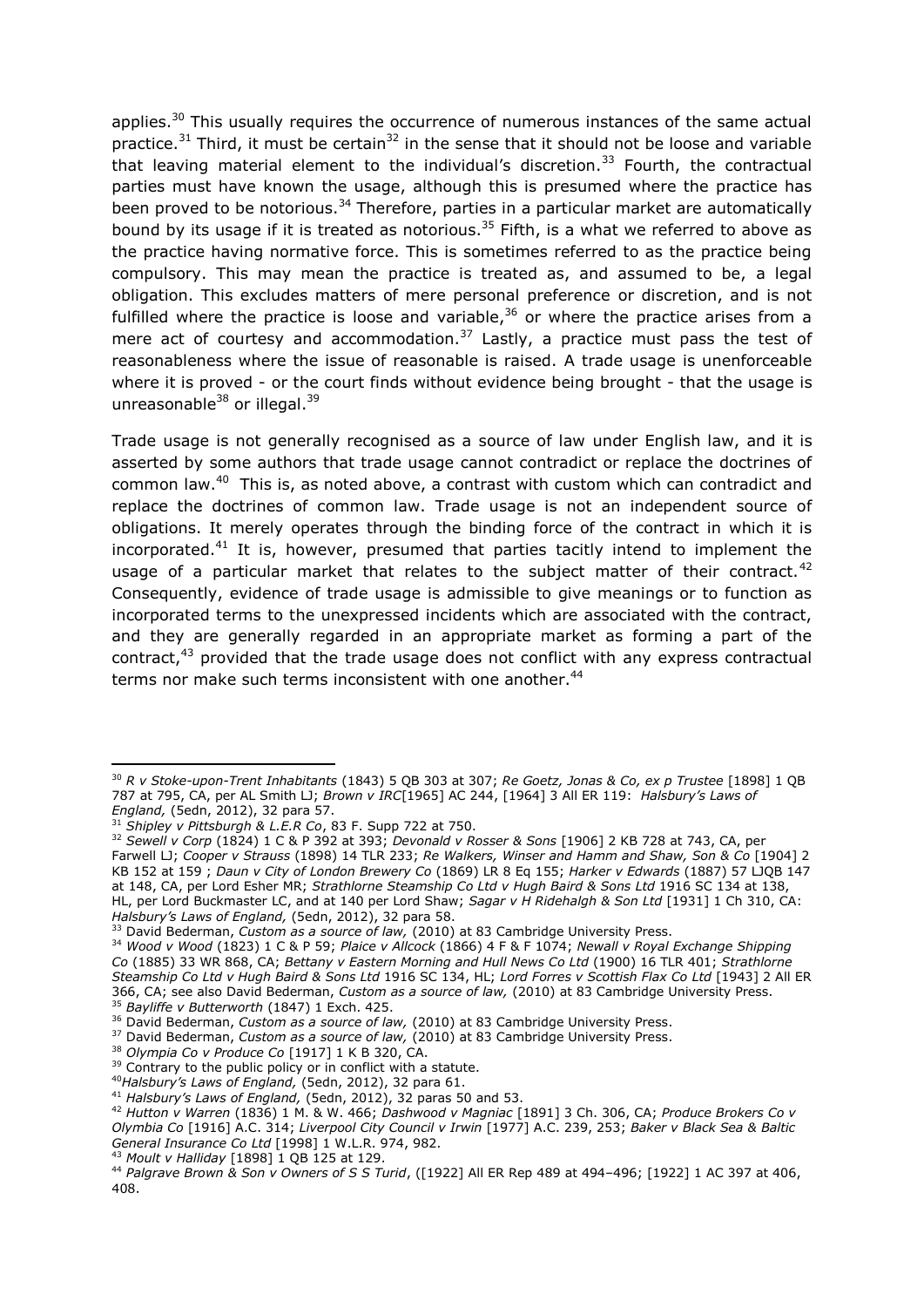Custom, on the other hand, is a source of law. It applies as local law even where it is in contrary to the Common law. $45$  Custom to operate as law must be established as hiving existed from time immemorial,<sup>46</sup> it must be certain, consistent,<sup>47</sup> and local,<sup>48</sup> finally it must pass the test of reasonableness.<sup>49</sup>

However, it seems this neat distinction between custom and trade usage is not a complete and accurate description of the law. It is submitted below that unchangeable trade usage may have the force of law. That it can function independently from any contract as a source of obligations, and that it is able to displace the Common law.<sup>50</sup> It may be that the traditional legal treatments of custom should be amended, treating the custom of some markets as local not in a geographical sense but in terms of a limited community of market participants. One would also have to relax the requirement of a custom having existed since time immemorial when applied to commercial markets, as the restriction was originally linked to a writ concerned with title to land. Alternatively, the terms of art can be left as sanctioned by tradition, and an "unchangeable" type of trade usage can be recognised as potentially having the same legal consequences as custom in appropriate circumstances.

A distinction between trade usage and custom is not unique to the common law of England and Wales. In the USA trade usage lacks the force of law but it has a function in interpreting or supplementing contractual terms.<sup>51</sup> Trade usage does not function in the same way as terms implied by the court for business efficacy. The parties are assumed to know the usage, and intend for it to apply to their contract unless they provide otherwise. The position is similar in Germany. Trade usage under French, Italian and Swiss laws is used in the interpretation of contracts and functions as implied terms of the contract subject to the proof of the actual knowledge of the parties of the trade usage.<sup>52</sup>

Custom in all of the aforementioned legal systems – except the USA - is distinguished from trade usage. Custom has the force of law, it must be longstanding, and it must be regarded by the parties as legal binding. $53$ 

Thus, it can be seen that the distinction between a set of practices that operate as trade usage and are effective through contracts, and a set of practices regarded as binding on the parties as custom, is familiar across common law and civilian jurisdictions. We adopt this distinction here, but not uncritically. As noted above we challenge the generally accepted demarcation of the distinction in the English common law. More generally, we feel the rigidity of the distinction, especially when it is linked to the dominance of the law of custom by land law, can be mischievous in the area of transnational commercial law. We suggest that the unchangeable trade usages of historically established commercial transactions should be either recognised as custom, or treated as a third category

 $\overline{a}$ <sup>45</sup> *Halsbury Laws of England,* (5edn, 2012), 32 para 1.

<sup>46</sup> *Plumer v Leicester* (1329) 97 Selden Soc 45 at 46.

<sup>47</sup> *Halsbury's Laws of England,* (5edn, 2012), 32 para 3.

<sup>48</sup> *Linn-Regis Corpn v Taylor* (1684) 3 Lev 160; *Wilkes v Broadbent* (1745) 2 Stra 1224; *Millar v Taylor* (1769)

<sup>4</sup> Burr 2303 at 2368; *Clarkson v Woodhouse* (1782) 5 Term Rep 412n; *Egerton v Harding* [\[1975\]](http://www.lexisnexis.com/uk/legal/search/enhRunRemoteLink.do?ersKey=23_T16867527736&langcountry=GB&backKey=20_T16867527739&linkInfo=F%23GB%23QB%23tpage%2568%25year%251975%25page%2562%25sel1%251975%25&service=citation&A=0.1050337174444661) QB 62 at

[<sup>68,</sup>](http://www.lexisnexis.com/uk/legal/search/enhRunRemoteLink.do?ersKey=23_T16867527736&langcountry=GB&backKey=20_T16867527739&linkInfo=F%23GB%23QB%23tpage%2568%25year%251975%25page%2562%25sel1%251975%25&service=citation&A=0.1050337174444661) [\[1974\]](http://www.lexisnexis.com/uk/legal/search/enhRunRemoteLink.do?ersKey=23_T16867527736&langcountry=GB&backKey=20_T16867527739&linkInfo=F%23GB%23ALLER%23tpage%25691%25sel2%253%25year%251974%25page%25689%25sel1%251974%25vol%253%25&service=citation&A=0.9438918026417129) 3 All ER 689 at 691.

<sup>49</sup> *Olympia Co v Produce Co* [1917] 1 K B 320, CA.

<sup>50</sup> The obligation to make payment under documentary credits: *Hamzeh Malas Sons v. British Imex Industries Ltd* [1958] 2 QB 127, 129.

 $51$  Section 1-205 (3) of UCC

<sup>52</sup> Filip Ly, *International Business Law and Lex Mercatoria*, (1992) North Holand, 137-158.

<sup>53</sup> Filip Ly, *International Business Law and Lex Mercatoria*, (1992) North Holand, 137-158.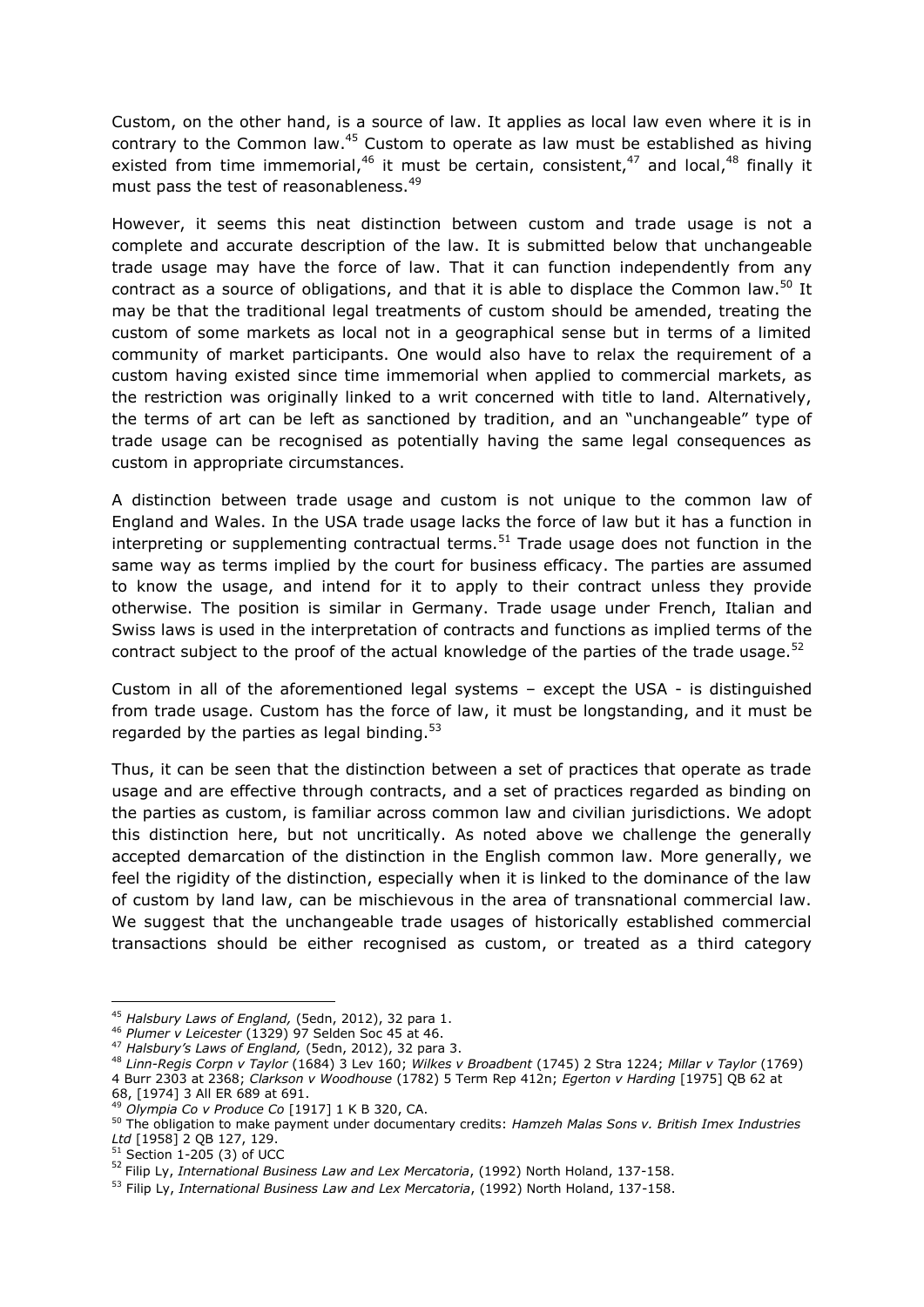located between the traditionally hermetically sealed categories of trade usage and custom.

By "unchangeable" international trade usage we mean those constitutive or fundamental principles<sup>54</sup> that are necessary to give sense to the commercial transaction, so that the non-recognition of any of these principles threatens the viability of the commercial transaction. We call such a trade usage unchangeable because it is associated with the existence of the underlying commercial transaction. Such an unchanging trade usages are effectively already recognised as law by both merchants and courts; they are the corpus of the new *lex mercatoria*. We try to sustain these assertions through a review of the law governing documentary credits.

One unchangeable principle of documentary credits is that the bank which issues the credit is under an irrevocable obligation to make payment to the seller who presents the required documents. Indeed, the legal and commercial institution of the documentary credit is founded upon and explained by this irrevocable obligation of the issuing bank to make payment. If the bank were not obliged to make payment then sellers would not accept the documentary credit as a form of payment, because it would not be a secure method of payment. This rule is enforceable under English law even though it violates the requirement that consideration be reciprocal at Common law. Jenkins LJ stated the position in *Hamzeh Malas Sons v. British Imex Industries Ltd:* <sup>55</sup>

"An elaborate commercial system has been built up on the footing that bankers' confirmed credits are of that character, and, in my judgment, it would be wrong for this court in the present case to interfere with that established practice".

It is this example that seems to demand a reformulation of the distinction between trade usage and custom at common law. Here the "commercial system" is recognised as being capable of displacing the doctrines of common law. The result must be correct, but the explanations of the result are inadequate whilst the traditional distinctions between custom and trade usage stand.

A further example of an unchangeable trade practice is the principle of strict compliance in documentary credits. This principle insists that the documents presented as a condition of payment must strictly be in compliance with the terms of the credit. The law was stated by Viscount Summer in *Equitable Trust Co of New York v. Dawson Partners Ltd:<sup>56</sup>*

"It is both common ground and common sense that in such a transaction the accepting bank can only claim indemnity if the conditions on which it is authorized to accept are in the matter of the accompanying documents strictly observed".

<sup>&</sup>lt;sup>54</sup> Principles are distinct from rules in terms that the former represent the underlying purposes and policy of a legal order, on the other hand rules are more specific and technical that enjoy far more formal realisability: Kennedy*, Form and Substance in Private Law Adjudication,* [1976] 89 Harvard Law Review 1685. <sup>55</sup>[1958] 2 QB 127, 129.

<sup>56</sup> (1926) 27 LI L Rep 49, 52; *Gian Singh & Co Ltd v. Banque de l'Indonchine* [1974] 1 W.L.R. 1234, 1240: "This oft-cited passage has never been questioned or improved upon" per Lord Diplock. *English, Scottish and Australian Bank Ltd v. Bank of South Africa* (1922) 13 LI L Rep 21, 24.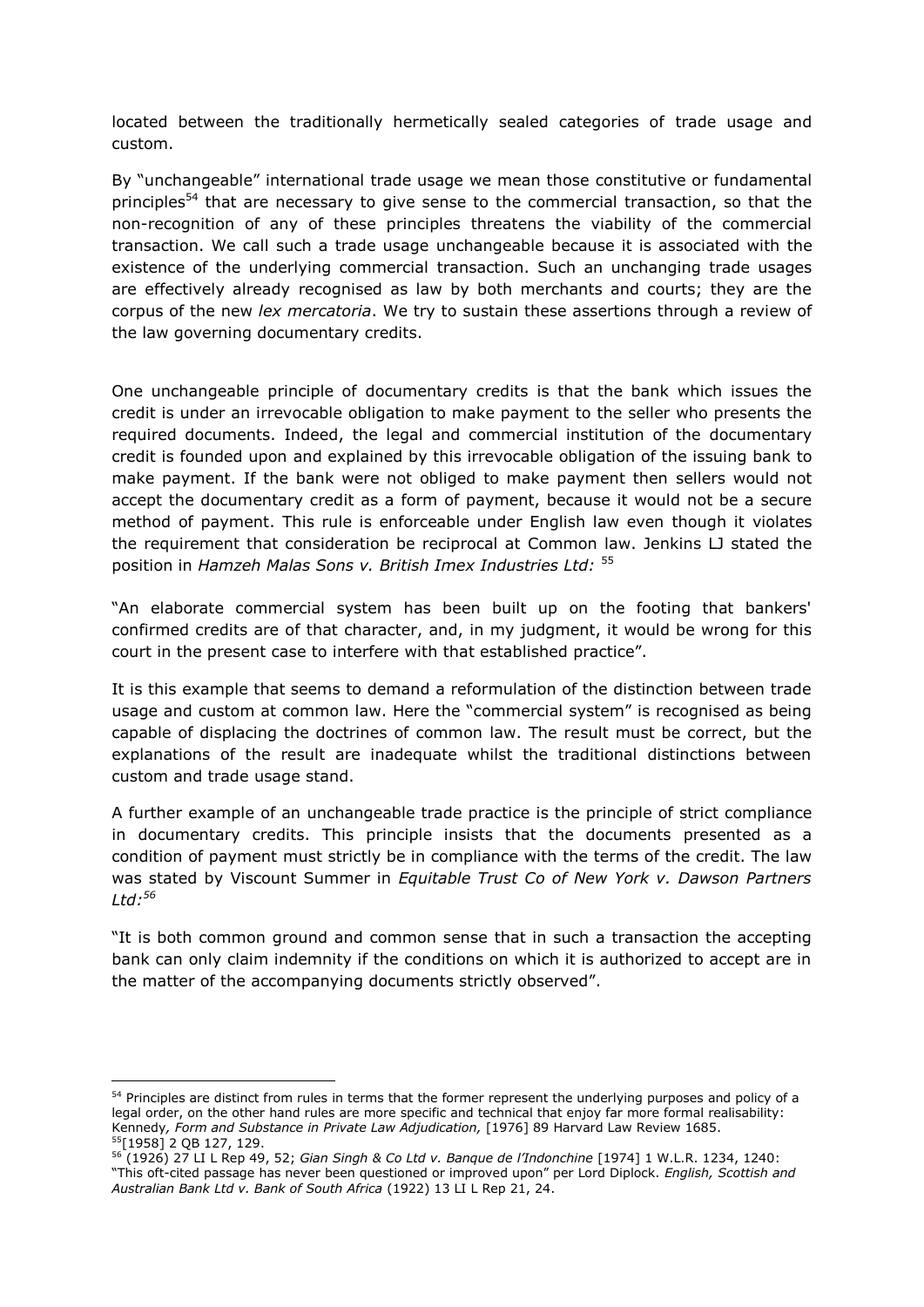Accordingly, it was not only that this unchangeable trade usage fulfilled the common requirements for trade usage, this was recognised by both the parties, it was "common ground". Further, there was a "common sense" that the documentary credit could not be workable if this unchangeable trade usage did not exist. It is this constitutive feature of the principle of strict compliance that renders this trade usage unchangeable. The buyer would be entirely vulnerable if the principle of strict compliance did not apply because the sole means available to the buyer for self protection, the requirement of documents evidencing due shipment, would be useless in the absence of the principle.

A third unchangeable principle derived from trade usage is the principle of autonomy in documentary credits: the requirement that the documentary credit contract is independent from any underlying sale contract, and from the actual facts. It was described by Lord Diplock in *United City Merchants (Investments) Ltd v. Royal Bank of Canada<sup>57</sup>* as a "trite law" that this principle applies, he further elucidated:

"The whole commercial purpose for which the system of confirmed irrevocable documentary credits has been developed in international trade is to give to the seller an assured right to be paid before he parts with control of the goods that does not permit of any dispute with the buyer as to the performance of the contract of sale being used as a ground for non-payment or reduction or deferment of payment." <sup>58</sup>

The House of Lords in this case relied on both logic and trade usage to recognise that the trade usage is fundamental, the "whole commercial purpose", and thus it is *lex mercatoria*. The unchangeable trade usage that recognises the autonomy of documentary credits is broader than what is stipulated in the UCP.<sup>59</sup> Thus, the universal recognition in the use of documentary credits: that each contract of the documentary credit is independent from each other; was not stipulated in the UCP. $^{60}$  It arose from the trade usage that constituted the documentary credit existing before the UCP came into existence, and is not undermined in practice by the failure of the ICC to declare it as a principle in the UCP.

These three examples of principles derived from trade usage that should be regarded as unchangeable should simply be recognised as capable of having the effects of custom in English common law. English courts struggle to recognise commercial custom when dealing with unchangeable trade usage because custom must be local (and run from time immemorial) under English law. Such a requirement, devised for and appropriate to customs governing land, contradicts the universal nature of trade usage. The practicality of an approach to commercial law that recognises some trade usage as unchangeable and therefore capable of acting as a source of law is shown by French law. French law uses the term "commercial custom" to describe unchangeable trade usage, since custom is not required to be local under French law. $61$  Since the unchangeable trade usage is capable of acting as a source of law it can judicially be noticed, and there is no need for it to be proved by expert evidence. $62$ 

Obviously, if such a source of law is recognised we need to demarcate such principles from mere trade usage. Changeable trade usage is that usage absence of which does not

<sup>57</sup> [1983] 1 AC 168, 182.

<sup>58</sup> *United City Merchants (Investments) Ltd v. Royal Bank of Canada*[1983] 1 AC 168, 183.

<sup>&</sup>lt;sup>59</sup> Articles 4 and 5 UCP 600.

<sup>&</sup>lt;sup>60</sup> It is also not implemented in UCP 600.

<sup>61</sup> Filip Ly, *International Business Law and Lex Mercatoria*, (1992) North Holand, 137-158.

<sup>62</sup>*Hamzeh Malas Sons v. British Imex Industries Ltd* [1958] 2 QB 127.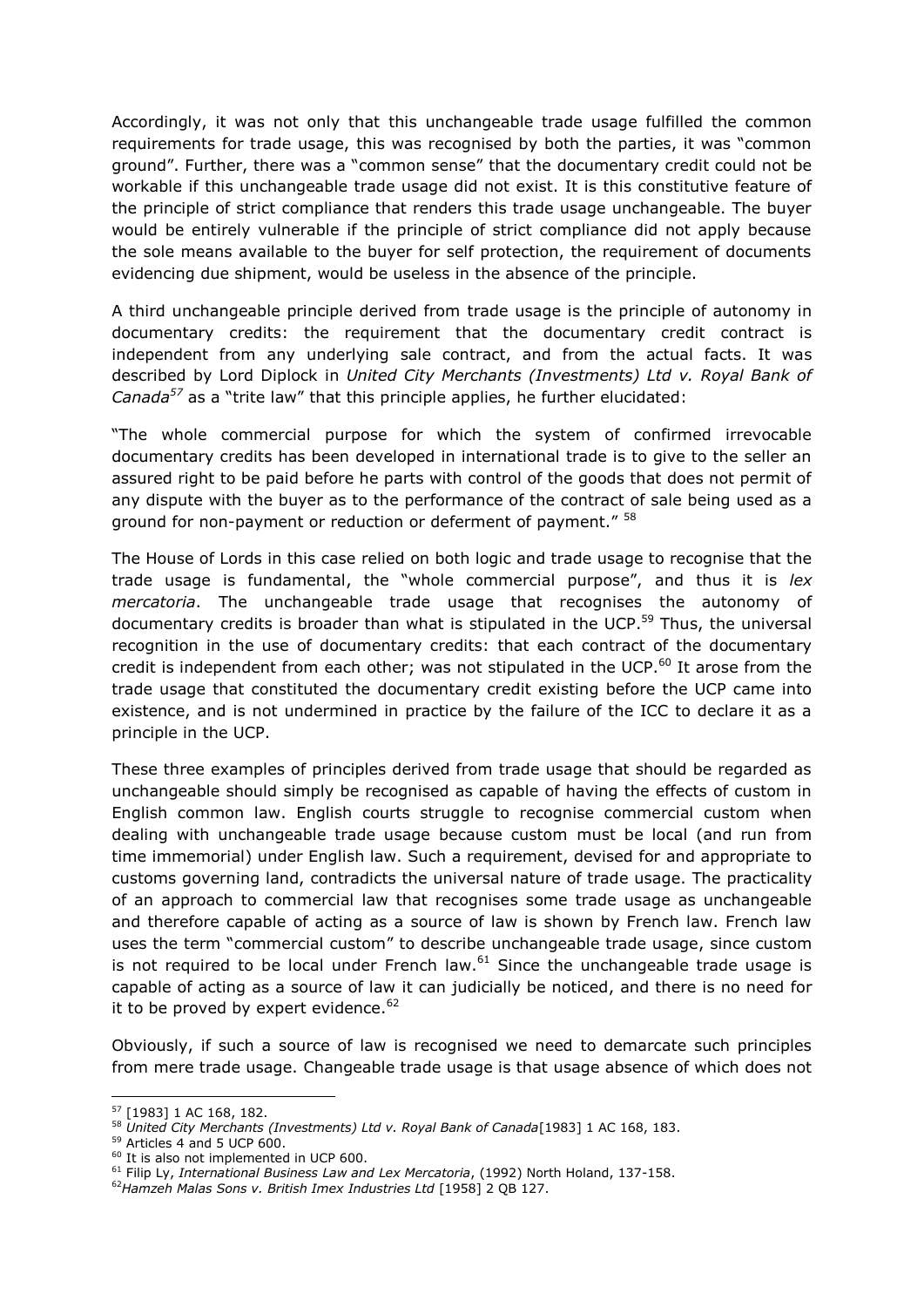threaten the existence of the underlying commercial institution. It may still be recognised as "soft" law amongst merchants, in terms that make it morally binding, and that render those who do not respect it subject to moral opprobrium in the relevant business community. The harshest of such non-legal sanctions would be expulsion from the community.<sup>63</sup> Changeable trade usage operates in a manner that depends on domestic laws, operates as an interpretive aid when construing contractual terms or as implied terms of the contract.

The growth in international trade in the late twentieth and early twenty first century combined with rapid developments in technology generated rapid and continuous developments in trade practices and market regulations. We may anticipate that this market and regulatory instability will continue into the future. This context has generated some privatisation of transnational law-making as a pragmatic approach to fulfilling urgent need for responses to the changes.<sup>64</sup> International trade usage is part of this process of response to commercial, regulatory, and technological change. This context explains the existence and necessity for contemporary changeable trade usages, and explains the fact that trade usage changes over short time periods. The changeable nature of such trade usage demands such a usage be proved if relevant in litigation, to ensure that the usage is not out of date. The status of documents as original documents in documentary credits that was discussed above presents a good example. The requirements governing originality in the 1993 text of the UCP 500 became out of date following the rapid technical development and commercial adoption of computer generated documents. The power of international acclamation in the modern context enhances the normative force of international trade usage. In the context of the terms of article 20 UCP 500, as incorporated into contracts establishing documentary credits, the interpretive role of changeable usage replaced the clear language of the express terms. 65

Changeable trade usage is a matter of fact that needs to be proved by expert evidence.<sup>66</sup> Just as the law would be improved by recognition of unchangeable trade usage as a source of law, so it would be improved by the clear *rejection* of changeable trade usage as a source of law. The English courts seem to have made such an error in their treatment of *de minimis* variations under documentary credits. In *Moralice (London) Ltd v. E D and F Man<sup>67</sup>* and *Soproma SpA v. Marine and Animal By Products Corpn<sup>68</sup>* it was held that the *de minimis* rule, that would allow insignificant variation between contractual terms and contractual performance to be ignored, did not apply to documentary credits, due to the principle of strict compliance as established and settled in earlier cases.<sup>69</sup> The decisions did not rely upon matters of fact, depending on proof of trade usage, which could have been superseded by a proof of later usage.<sup>70</sup> Rather, the interpretation of law in both cases generated a legally binding precedent, which is inappropriately rigid, and did not accurately reflect the expectation of merchants. If we consider this issue in the light of our criteria for recognition of unchangeable trade usage it can be seen that such questions as a difference of 5% in the quantity of the goods, or

<sup>63</sup> Roy Goode, *Rule, Practice, and pragmatism in transnational commercial law* [2005] International & Comparative Law Quarterly 539 at 549.

<sup>64</sup> Klaus Berger, *The Creeping Codification of the New Lex Mercatoria,* (2edn, 2010) 38-51 Wolters Kluwer.

<sup>65</sup> *Kredietbank Antwerp v Midland Bank Plc* [1999] Lloyd's Rep. Bank. 219.

<sup>&</sup>lt;sup>66</sup> For instance: Civil Procedures Rules, Rule 35.3 in the UK.

<sup>67</sup> [1954] 2 Lloyd's Rep 526.

<sup>68</sup> [1966] 1 Lloyd's Rep 367.

<sup>69</sup>*Equitable Trust Co of New York v. Dawson Partners Ltd* (1926) 27 LI L Rep 49, 52;. *English, Scottish and Australian Bank Ltd v. Bank of South Africa* (1922) 13 LI L Rep 21, 24.

<sup>70</sup> *Moult v Haliday* [1898] 1 Q.B. 125.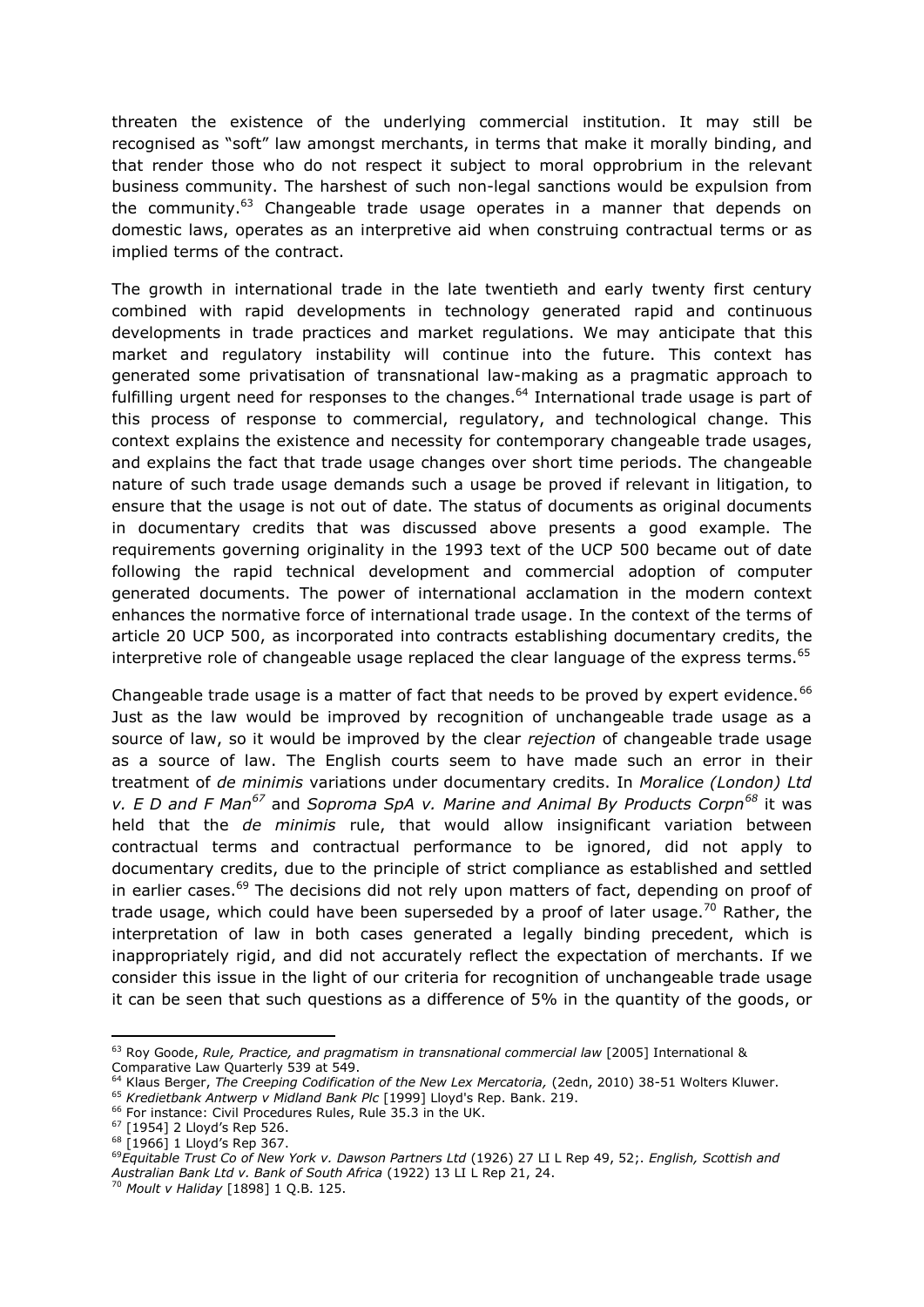of a 0.5 C divergence in the temperature of meat, does not threaten the existence of documentary credits: both because buyers expect such differences and because such variance does not affect the security of documentary credits.

Recognition of changeable trade usage allows courts to give effect to novel trade usages, and to maintain the relevance and the efficiency of their legal systems for the international business community. Article 39 of UCP 500 and article 30 of UCP 600 have embraced the *de minimis* rule by tolerating 5% plus or minus from the quantity of the goods. This better reflect the needs of traders than the English law. Through incorporation of the UCP by the majority of documentary credits the law laid down by the English courts in relation to the *de minimis* rue has been effectively abandoned. Where the UCP are not expressly or impliedly incorporated the trade usage of recognising a *de minimis* rule cannot supersede the precedent. Thus, the inappropriate generation of a rule of law from changeable trade usage has led to a need for a reinterpretation of the precedent. Recognition of the inadequacy of the English law generates pressure for change, which in turn generates uncertainty for litigants in the English courts.

### **How Should Legal Researchers Approach the Existence of International Changeable Trade Usage?**

The procedural rules of legal orders rely on expert evidence to prove the existence of international changeable trade usage.<sup>71</sup> The required number of experts to establish the facts of trade usage is usually one or two experts. Such a number, from the perspective of social science, would not be sufficient to even represent the practice of a local business community.<sup>72</sup> In litigation inducing the best qualified expert in banking cases, often a senior employee of the bank, is difficult: both because this person usually needs the permission of her employer which is often withheld; and, the expert is anxious about the undesirable effect on her reputation if her evidence is rejected by the court.<sup>73</sup> Goode noted that usually there is a dispute in cases involving expert witnesses as to the meaning and the existence of un-codified trade usage. He concluded that bankers have different practices, according to their different interpretations of the law and contractual terms, as incorporated into their different practices.<sup>74</sup> Thus, Goode doubts if there truly is "international" trade usage on such issues.<sup>75</sup> This seem a little disingenuous, as we are generally aware that the practice of commissioning and using expert testimony serves not a disinterested interest in the *de facto* practice of the market, but the needs of the litigation. As Sedley LJ has observed extra-judicially:<sup>76</sup>

"… [T]he myth that the business of law is the ascertainment of truth. It is no such thing: the business of law is winning cases."

<sup>&</sup>lt;sup>71</sup>Civil Procedures Rules, Rule 35.3.

<sup>72</sup> Henn, Weinstein and Foard, *A Critical Introduction to Social Science*, (2edn 2012).

<sup>73</sup> Ellinger, *Expert Evidence in Banking Law,* [2008] J.I.B.R, 557 at 565.

<sup>74</sup> Roy Goode, *Usage and its reception in transnational commercial law* [1997] International & Comparative Law Quarterly 1 at 13.

<sup>75</sup> Roy Goode, *Usage and its reception in transnational commercial law* [1997] International & Comparative Law Quarterly 1 at 3.

<sup>76</sup> Stephen Sedley, *Declining the Brief, in Ashes and Sparks: Essays on Law and Justice* (2011) Cambridge University Press at 156.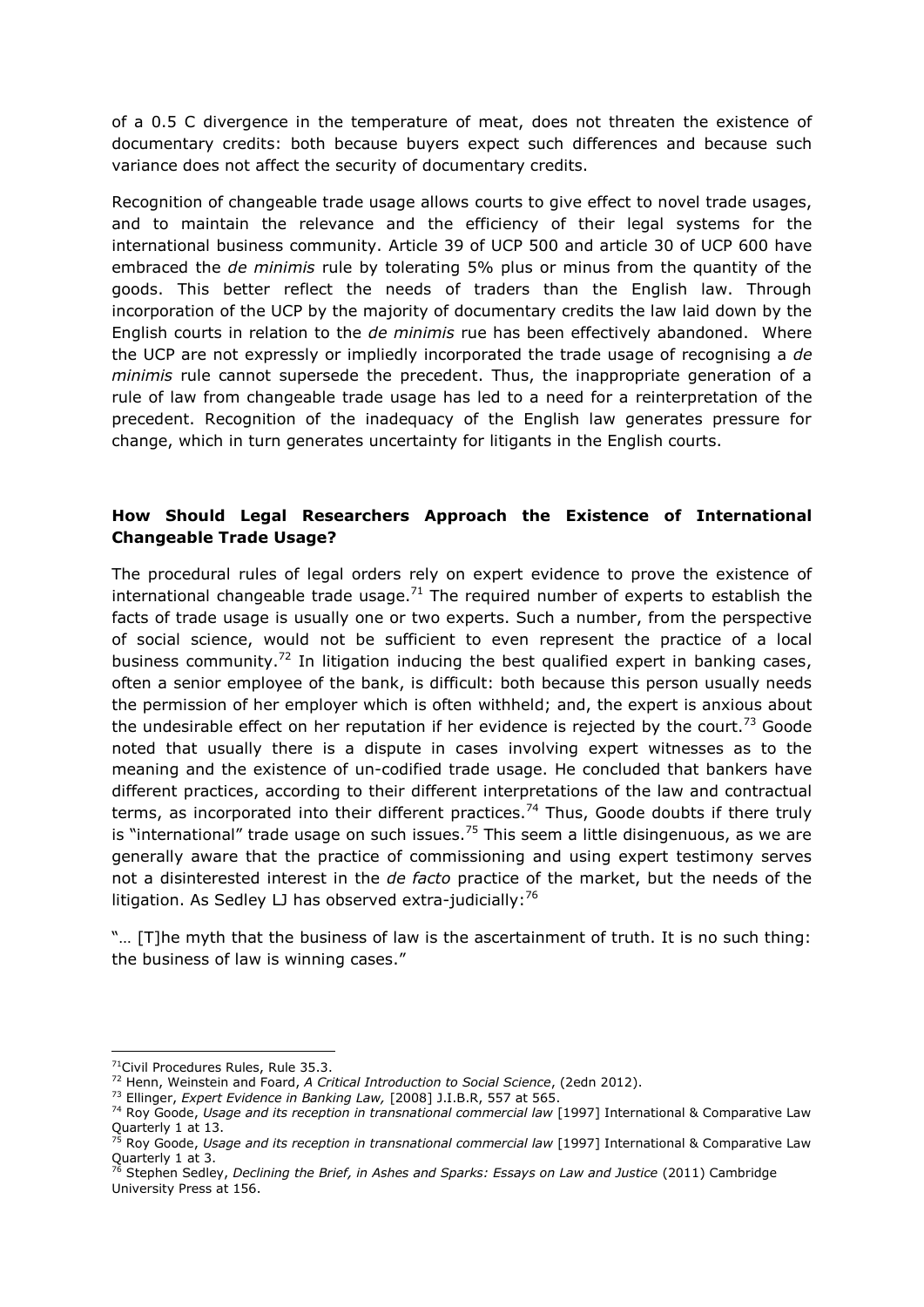It would be remarkable indeed if litigants consistently led expert evidence that undermined their own case. Where trade usage is important to an argument one can expect divergence in expert testimony.

The situation is not much better for codified practice, such as the UCP. Such codifications not only reflect the pre-existing usage, but try to fashion new usages<sup>77</sup> and amend current usage. Therefore, there is a need to establish which terms in the code are intended to reflect trade usage.<sup>78</sup> Also, we cannot be entirely sanguine as to the accuracy of those terms intended to reflect current usage, for example the practice of traders is likely to be only weakly reflected in the UCP given the dominance of bankers on the drafting group.<sup>79</sup> Thus, we cannot comfortably argue for the UCP as evidencing trade usage simply because it claims to do so. However, the UCP is widely incorporated into contracts, and its ubiquity offers an alternative ground on which to base its claim to reflect trade practice. The terms of the UCP form a major component of current trade practice through incorporation and deserve a *prima facie* recognition as evidence of trade usage on this ground.

Given the problematic nature of information generated as an incident to litigation or codification the existence of international changeable trade usage in a particular trade needs to be ascertained by empirical study, based on methodological approaches of social science. Ideally the aim of such empirical study in this context would be to establish *de facto* trade usage, usage that would satisfy the requirements of most legal orders for recognition of a practice as trade usage. This entails practice that is universal within the trade, notorious, and treated as compulsory by members of the relevant commercial community.<sup>80</sup> Such an empirical research seeks to ascertain whether such trade usage exists, and if so to describe the trade usage as a sociological fact, rather than being opinions of the individual experts or of the researchers, in the terms of social science the study aims to describe an event. $81$  Success depends on many factors, such as the access and the nature of the inquiry. The main empirical methods proposed are field observations, interviews or questionnaires.

It is not plausible to argue that the existence of a trade usage must be acknowledged by every individual banker or trader in a trade sector, and in the same terms. Neither, is it reasonable to think that the international nature of trade usage entails that such trade usage must exist in every single state or legal order in the same form. However, since the existence of trade usage depends on acclamation, as discussed above, the establishment of trade usage is a fitting subject matter in the study of human behaviour. By this token claims such as generalizability, fittingness, comparability or translatability attempts to seek general regularities in behaviour- are applicable.<sup>82</sup> In essence, the claim for such empirical study is that the results are *representative* of the trade usage of the issues in question. This, however, does not entail a claim for *applicability* that would warrant courts to apply the empirical results directly in litigation. As well as methodological problems this would remove an aspect of litigation from the control of the parties and the forum, and generate difficult procedural problems differing in each

1

<sup>77</sup> Introduction of UCP 600.

<sup>78</sup> Roy Goode, Rule, Practice, and pragmatism in transnational commercial law (2005) International & Comparative Law Quarterly 539 at 550. <sup>79</sup> Bacon, *Who speaks for the exporter*, [2006] 9 DCInsight.

<sup>80</sup> Roy Goode, *Rule, Practice, and pragmatism in transnational commercial law* [2005] International & Comparative Law Quarterly 539 at 551.

<sup>81</sup> 6 and Bellamy, *Principles of Methodology*, (2012) p.26.

<sup>82</sup> Hammersley, *Social Research, Philisophy, Politics and Practice*, (1993), p.p 2002-208, Sage, London.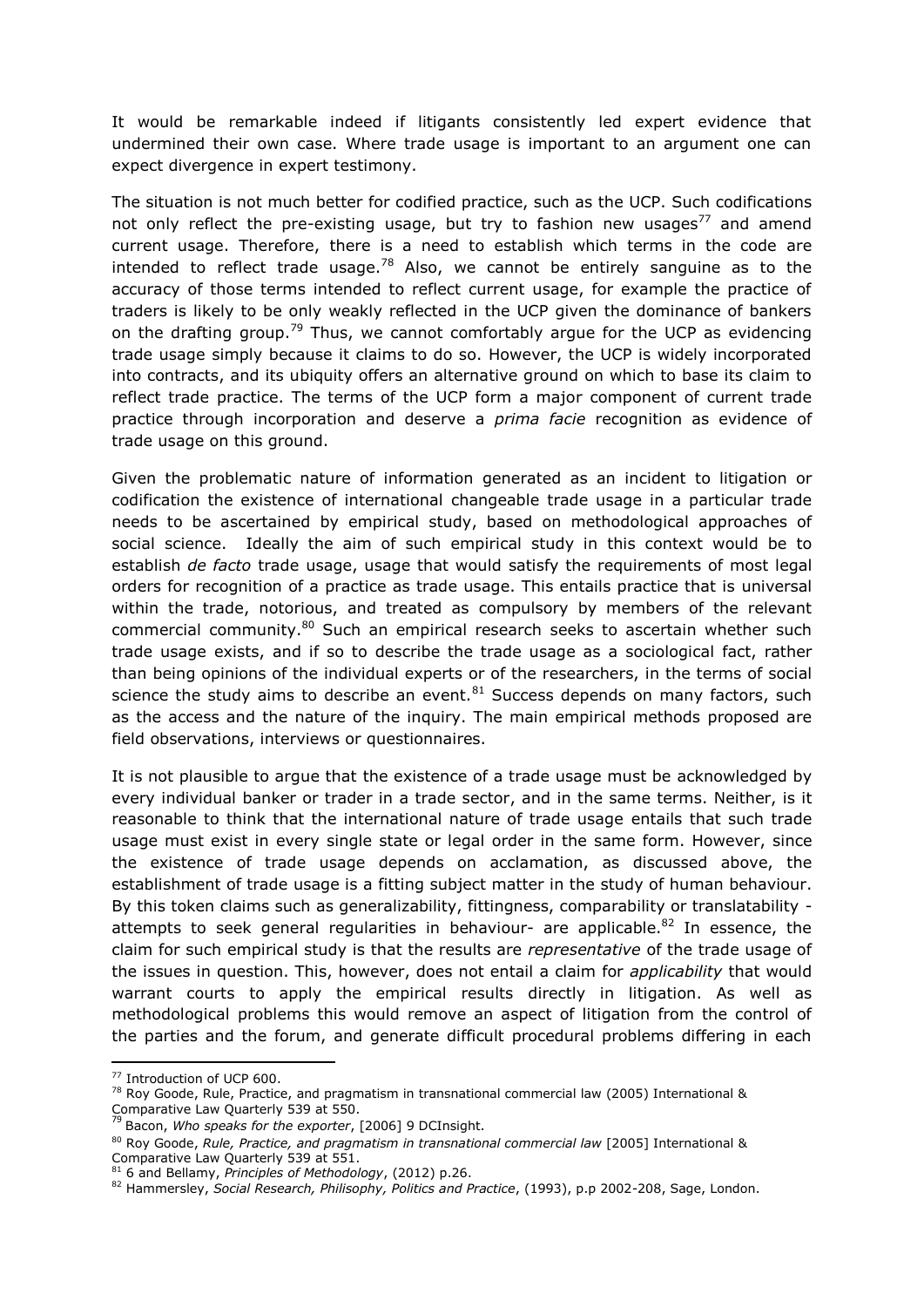forum, $83$  regardless of any apparent defects from the point of view of establishing sociological fact.

Any claim that results are representative will inevitably require the right selection of the representative samples, that: "... *the sample is made up of the same kinds of people, in the same proportions, as the population*".<sup>84</sup> The sample for a trade usage should reflect the personnel of the institutions of the relevant sectors of a targeted country, $^{85}$  and ideally people who would be qualified experts as required by law. $86$  For instance, in the context of documentary credits the relevant institutions would be banks, each of which is represented by one or two experts who have been working in the department administrating documentary credits (or letters of credit according to local terminological usage) for at least two or more years, and who still have the contemporary banking knowledge. Securing representative cases for the trade usage of documentary credits is manageable and doable. However, there is a major problem in conducting an empirical study on the criterion of representative samples for all States involved in the use of documentary credits. If one tried to investigate a representative range of States: say between three and five European Nations; one or more States of the United States of America; two or three countries in South America; two sub-Saharan African countries; two or three East Asian countries, two countries in Middle East, and one country from Australasia; would be very costly, time consuming, and difficult in terms of access to appropriate individuals. In practical terms such a research programme is not doable, and we are better off relying upon the institutional resources of the ICC and the drafting group of the UCP. There is an alternative: the selection of a typical case  $87$  the results for which can justify a claim for translatability of the data to other States.

When the finance of international trade was subject to the dominating influence of a single hegemonic power the obvious candidate for such a typical case would have been the hegemonic power. However, in a situation of multiple centres of power the better candidate is a cosmopolitan State. By illustration, the country of Jordan is good candidate for a typical case to establish international changeable trade usage in documentary credits. Jordan has a hybrid legal system constituted by both Civil and Common laws.<sup>88</sup> The economy is based on capitalism and it has an open market. The country is considered to be a developing country. $89$  The banking sector has interconnected links with other banking sectors around the world, $90$  and it has a fairly extensive experience in dealing with documentary credits. Jordan represented the Middle East in the ICC in the revision of UCP 600.

One of the writers of this paper conducted an empirical study using the method of elite interviews,<sup>91</sup> interviewing individuals with particular expertise in the practice of documentary credits<sup>92</sup> in Jordan, to attempt to establish the trade usage on some issues

1

<sup>83</sup> Civil Procedure Rules.

<sup>84</sup> Henn, Weinstein and Foard, *A Critical Introduction to Social Science*, (2edn 2012) p. 70.

<sup>85</sup> As understood from the literature view of social science: Bryman, Social Science Methods, (4edn, 2012) Ch 18; Kane, *Doing your Own Research: Basic Descriptive Research in the Social Science and Humanities* (1990). 86 Civil Procedures Rules, Rule 35.

<sup>87</sup> For typicality in selection cases: Henn, Weinstein and Foard, *A Critical Introduction to Social Science*, (2edn 2012) p. 71.

<sup>88</sup> [www.lob.gov.jo](http://www.lob.gov.jo/).

<sup>89</sup> [www.pm.gov.jo.](http://www.pm.gov.jo/)

<sup>90</sup> [www.cbj.gov.jo.](http://www.cbj.gov.jo/)

<sup>91</sup> Morris, *The Truth About Interviewing Elites*, [2009] Politics 29 (3) p.p 209-217.

<sup>92</sup> Burnham and others, *Research Methods in Politics*, (2004).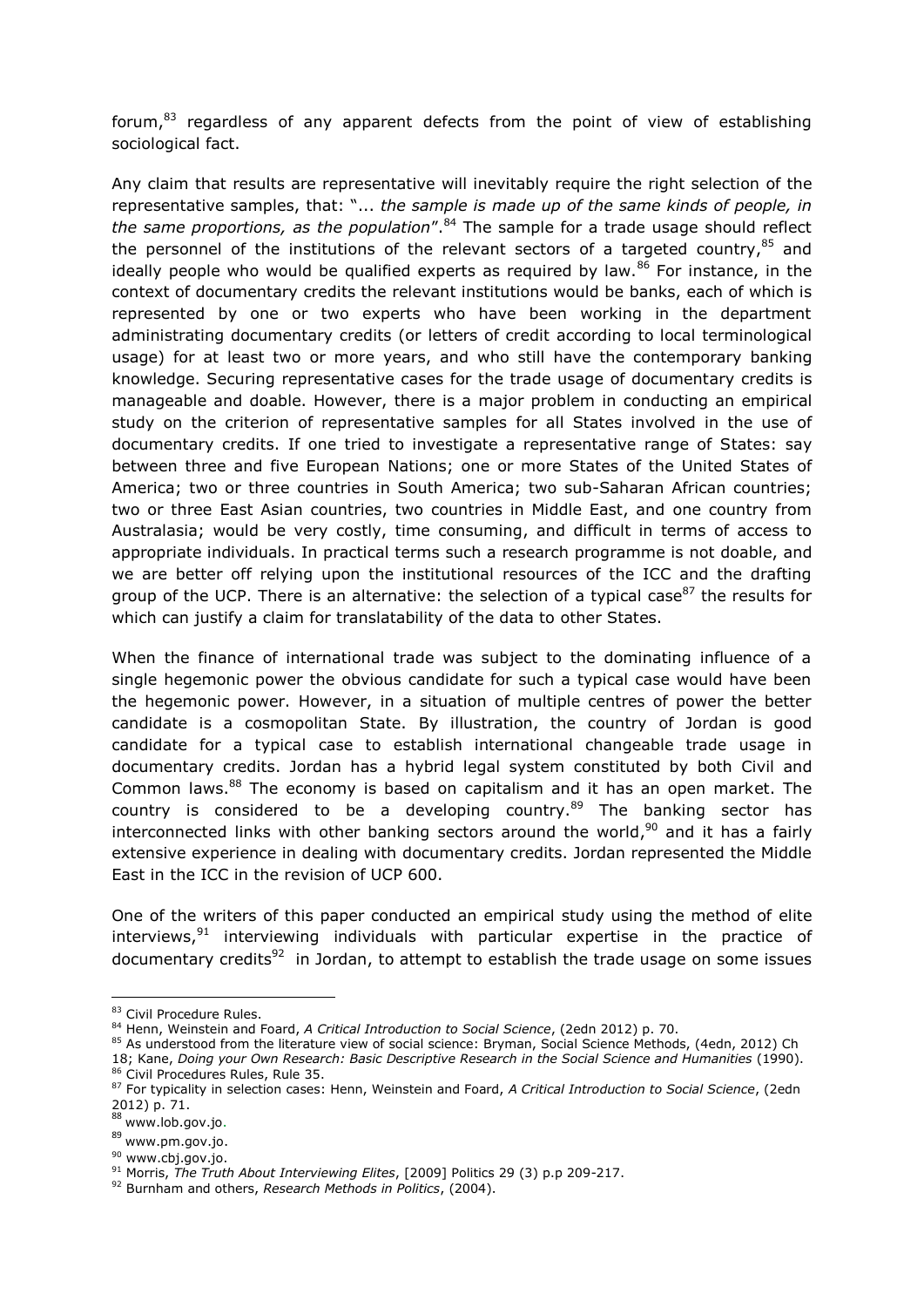of interest in the law and practice of documentary credits. The interviews were conducted on July 2013 with six bankers, four of them representing the main four banks in Jordan (the Central Bank, the Arabic Bank, the Housing Bank for Trade and Finance, and Jordan Ahli Bank) and two of them representing the other banks in Jordan.

One of the issues explored was the period of time within which documents were examined for compliance with the terms of the documentary credit. The practice in five of the banks was found to be to examine the documents in two banking days. The bankers who represent these banks confirmed that they felt that as professional organisations they are obliged to examine the documents in this period, even though they think that they are legally protected providing they examine the documents within the period of five banking days, as set out in the UCP  $600.^{93}$  However, one of the main banks (Arabic bank) usually takes four to five banking days for the examination of the documents, as they have a large number of documents to process, a comparatively huge work load, and also because they approach the buyer before taking a final decision regarding the status of the documents as complying or non-complying. We can confidently say that the normal practice in Jordan is to examine the documents in two banking days. However, this practice is not universal and one major participant in the trade depends upon a longer time period being available. Finally, the universal perception is that banks are not legally required to examine in less than five banking days.

The question of whether such a trade practices and understandings are international in nature, is more tendentious. It is submitted that as Jordan is a "typical case" trade usage of that country is capable of being taken, to certain extent, as representative of international trade usage. We can turn to more familiar sources of evidence at this stage. The period for the examination of documents for compliance with the terms of the documentary credit in the UK was found to be two banking days, by the court in *Bankers Trust Co v State Bank of India*<sup>94</sup> on the basis of the expert evidence in that case. However, we need to reflect upon the variation revealed by the empirical study. If evidence on trade usage was given in good faith by an expert witness from Arabic bank under Jordanian law it would support a finding of four banking days as a usual trade practice in Jordan. Even at this early stage of analysis the empirical study is providing useful information for understanding the status, nature, and inherent limitations of expert evidence in litigation.

## **Conclusion**

Hopefully we have managed to support our aim of establishing that trade usage is a field that requires careful and critical reflection. Specifically we hope that the nature of the relationships between trade usage, the UCP, the practice of National courts or arbitrators, and the new lex *mercatoria* have been illuminated, and the temptation to fall back upon over-simplified characterisations has been resisted. Further, we hope that the need for a reassessment of the relationship between trade usage and custom in the doctrine and practice of English common law has been established, and that the general lines of such a reassessment should follow our proposed distinction between the

**<sup>.</sup>**  $93$  Sub- article 14 (b) UCP 600.

<sup>94 [1991] 2</sup> Lloyd's Rep 443.